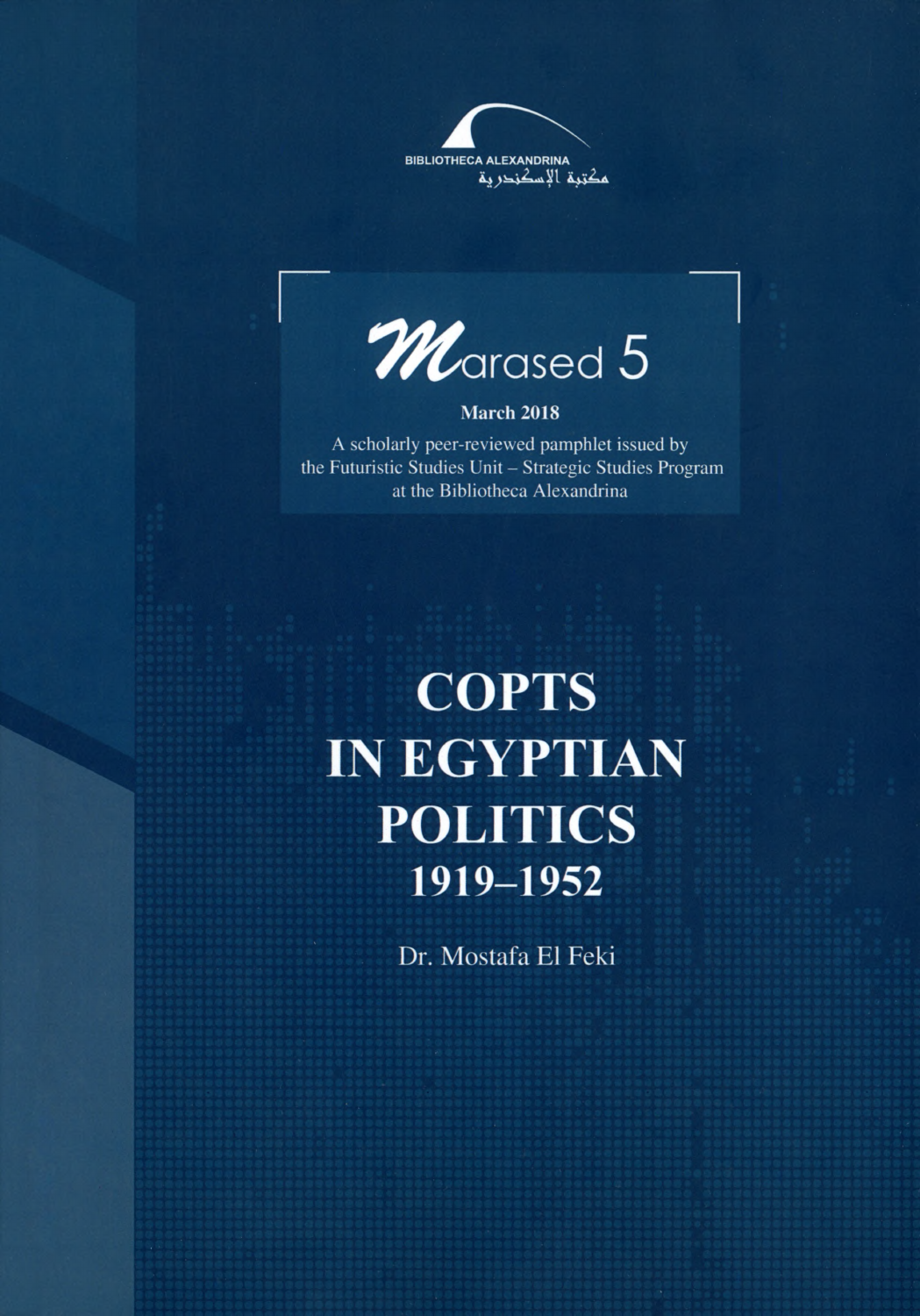## **Introduction**

The modern Egyptian national movement pursued, in spite of all the differences among the political and social groups, two main objectives: independence and the Constitution.

The national movement has not yet received adequate academic research in Egypt, mainly because of the political and social climate under the military regime since 1952. The year can be considered as a dividing line between two distinct periods. Since that time the earlier period has been greatly disparaged, to the extent that the present young generation in Egypt is unacquainted with, and indifferent to, the history of the national movement, especially the period from 1919 to 1952. Because of the scant dispassionate appraisal of those years, that period will be the historical background of this research, when political parties were most active in seeking independence and a constitution. The circumstances of political life in Egypt in that period were influenced by the main power centers, the Royal Palace, the resident representatives of Britain in the country and the political parties themselves.

Among various interesting aspects of those times, the role of the Copts in the Wafd party and their contribution to the national movement will be the focus of this research.

Makram Ebeid, among other leaders, Coptic or Muslim, attracts special interest. His role, as a Copt politician, has been chosen as a case study throughout that period because Ebeid, as an active Coptic element, furnishes a richly illustrative example of the participation of Copts in the Egyptian National Movement. His political activity continued without interruption to cover the whole period, from 1919 to 1952, of parliamentary and constitutional government. Ebeid was the Secretary General of the Wafd, the majority party,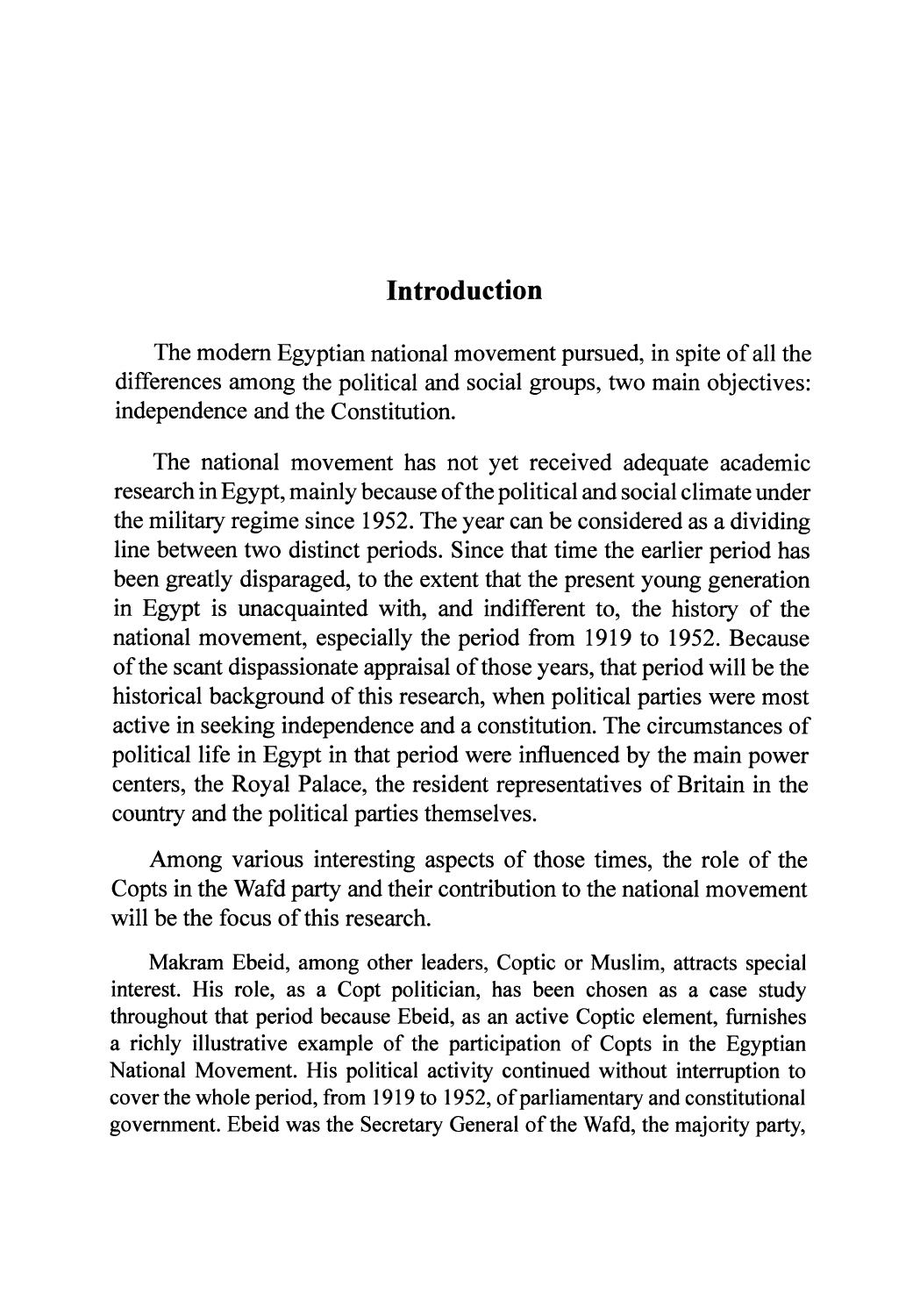for fifteen years, and began his involvement in the national movement as an intimate associate and follower of Saad Zaghloul Pasha. Ebeid possessed all the classic qualifications and talents of the Egyptian politician of his time. An excellent orator and accomplished writer, he was able to influence public opinion, and displayed great dexterity in the manoeuvres of political life, being considered one of the ablest political tacticians of the period.

Both as a personality and in his political career, Makram Ebeid was the very embodiment of the thought, feelings and ambitions of an individual coming from a minority community, insisting on playing an effective role within the majority. Mainly for those reasons, Ebeid's political career is a reflection of the period of secular liberalism in modem Egypt, which gave the National Movement, particularly during its early years, a special character by including both sections of the Egyptian nation, Copts and Muslims, in the political process and offering a practical solution to religious divisions. Thus, Ebeid was one of the phenomena emerging within the growth of secular liberalism in modem Egypt. Without major changes and radical reform taking place in the political system and social atmosphere since Mohamed Ali, such circumstances yielding a type like Ebeid would not be found.

Ebeid was also the reflection of the spirit engendered by Zaghloul. Such a spirit was characterized by pure Egyptian thought free of any religious undertones, unassociated with any foreign power and conditioned only by the aim of full independence. The spirit of Zaghloul could be described as the creation of a large group of Egyptians, without reference to any common social roots among them, except the belief in a unified Egyptian Nation, seeking independence and democratic rule. The spirit of Zaghloul differs from that of the Watanist thought and the Umma party, as the former was based on the belief in an Islamic nation, and encouraged originally by the Ottoman Caliph, while the latter was the political articulation of the Egyptian elite and the landowners of the middle size property with some of the intellectuals coming from the wealthy families of the countryside. Zaghloul's aspirations strongly attracted the Coptic minority, enabling it, for the first time in Muslim Egypt, to become a positive element in Egyptian public life.

Any concentration on the religious factor in this study is not concerned with theological beliefs, but rather with a lifestyle and a type of culture leading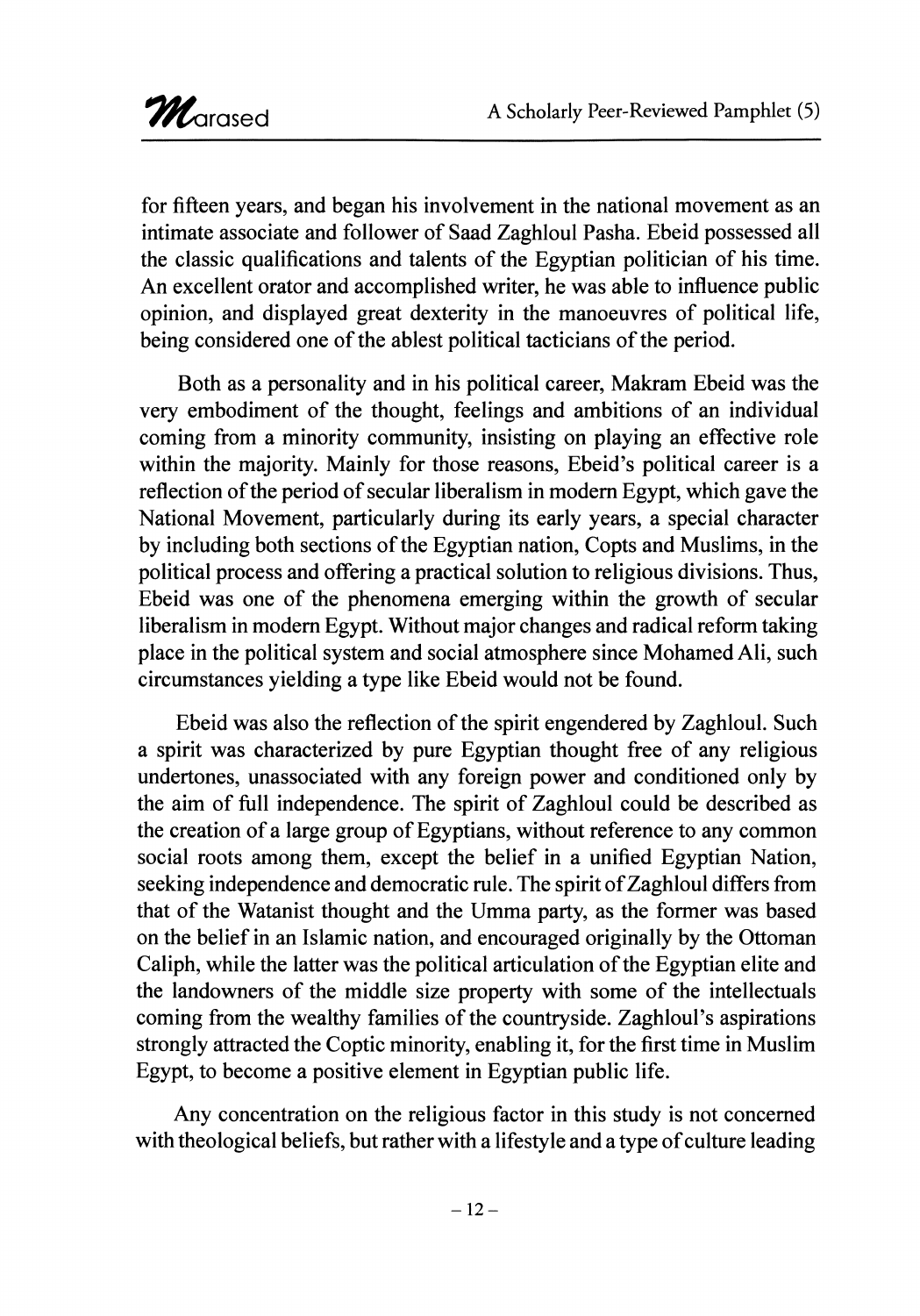to a certain structure of thought in their reaction or response to ideas and events as well as in the shaping of the social relations between the individual and the community in the context of power, or in the political process.

Thus this study will deal with several elements and factors some of which are political, others social or religious. This thesis is not a historical survey, but history will provide the background and the selected material for the purposes of the study, which is an attempt to follow Makram Ebeid in his political career. It also seeks to investigate his inner struggle with high ambition, conditioned by certain factors, and to appraise the opportunities that came his way, to enable him to act as the main representative of the Copts in the modem Egyptian National Movement.

It should be remarked here that the social-political atmosphere in Egypt before 1952 was such as to elicit the response of the whole populace to the Wafd's leadership of the national independence movement without any undue inter-denominational friction. Political partnership between Muslims and Copts under the banner of the Wafd offered the opportunity to all groups and factions to express their various ideas through the mechanism of political activity and participation.